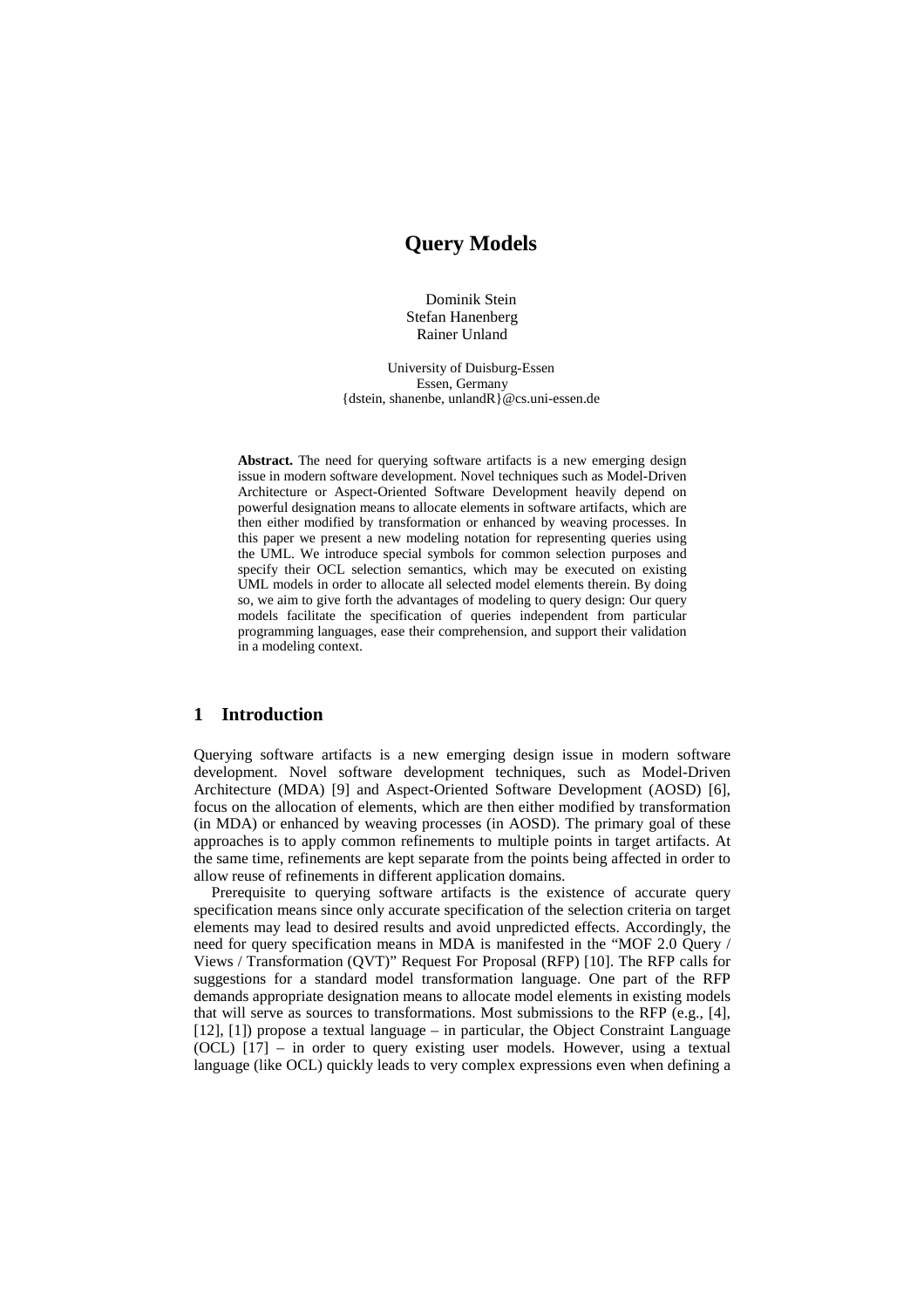relatively small number of selection criteria. Hence, as query comprehension is difficult, accurate query specification is not easy and error-prone. We feel that a graphical notation could help. However, no graphical notation is currently around that assists the specification of selection queries in a more feasible manner.

In AOSD, the need of query specification means emerges from the need to specify sets of points in the target program (so-called "join points" [6]) at which aspectoriented refinement shall take place. In order to designate such sets of join points, aspect-oriented programming languages provide special constructs, called "crosscuts" [3] (examples are "pointcuts" in AspectJ [7] and "traversal strategies" in Adaptive Programming [8]). Crosscuts are usually expressed using textual means. As with any textual pattern description, crosscuts as well tend to be difficult to comprehend as soon as they become more complex. Again we think that a graphical notation could help in understanding and specifying crosscuts. However, although there are various modeling approaches around to model aspect-oriented software (e.g., [2], [14], [5]), they all lack a suitable notation to represent selections of join points graphically.

In conclusion, we think that there is a need for a general graphical representation to express selection queries on software artifacts for the various domains. Indeed, we believe that such a suitable modeling notation is indispensable for technologies like MDA and AOSD to become popular software developing techniques. Such a graphical visualization would facilitate the comprehension of selection queries, as well as the estimation of where refinements actually take place. It would assist the software developer to communicate his/her ideas to colleagues or to document design decisions for maintainers and administrators. At last, provided with precise selection semantic, the modeling notation would permit reasoning on design decisions and validation of final results.

In this paper, we present a novel modeling notation for specifying selection queries: "Join Point Designation Diagrams" ("JPDD"). JPDDs are special kinds of diagrams that are used to visualize the selection criteria that elements must satisfy in order to be selected by the query. The notation is based on the modeling means provided by the Unified Modeling Language (UML) [11], making its comprehension easy and intuitive to a broad range of developers. The modeling notation is accompanied by a set of OCL operations that outline the allocation of elements in existing models according to the specifications made in a JPDD. These OCL operations allow for the validation of selection queries in a modeling context.

The remainder of this paper is structured as follows: At first, we emphasize the urgency of having a common graphical notation to represent queries giving real-life examples from the MDA and AOSD domains. After that, we introduce the selection means that we have defined and specify their selection semantics with the help of OCL expressions. We further describe the general syntax of JPDDs in order to elucidate the ways that our selection means may be combined. Finally, we demonstrate the applicability of our diagrams by applying them to the examples given in the problem statement. We conclude the paper with a short summary.

### **2 Problem Statement**

In order to motivate the need to visualize query specifications, we present three dailylife sample implementations of queries as we can find them in MDA and AOSD.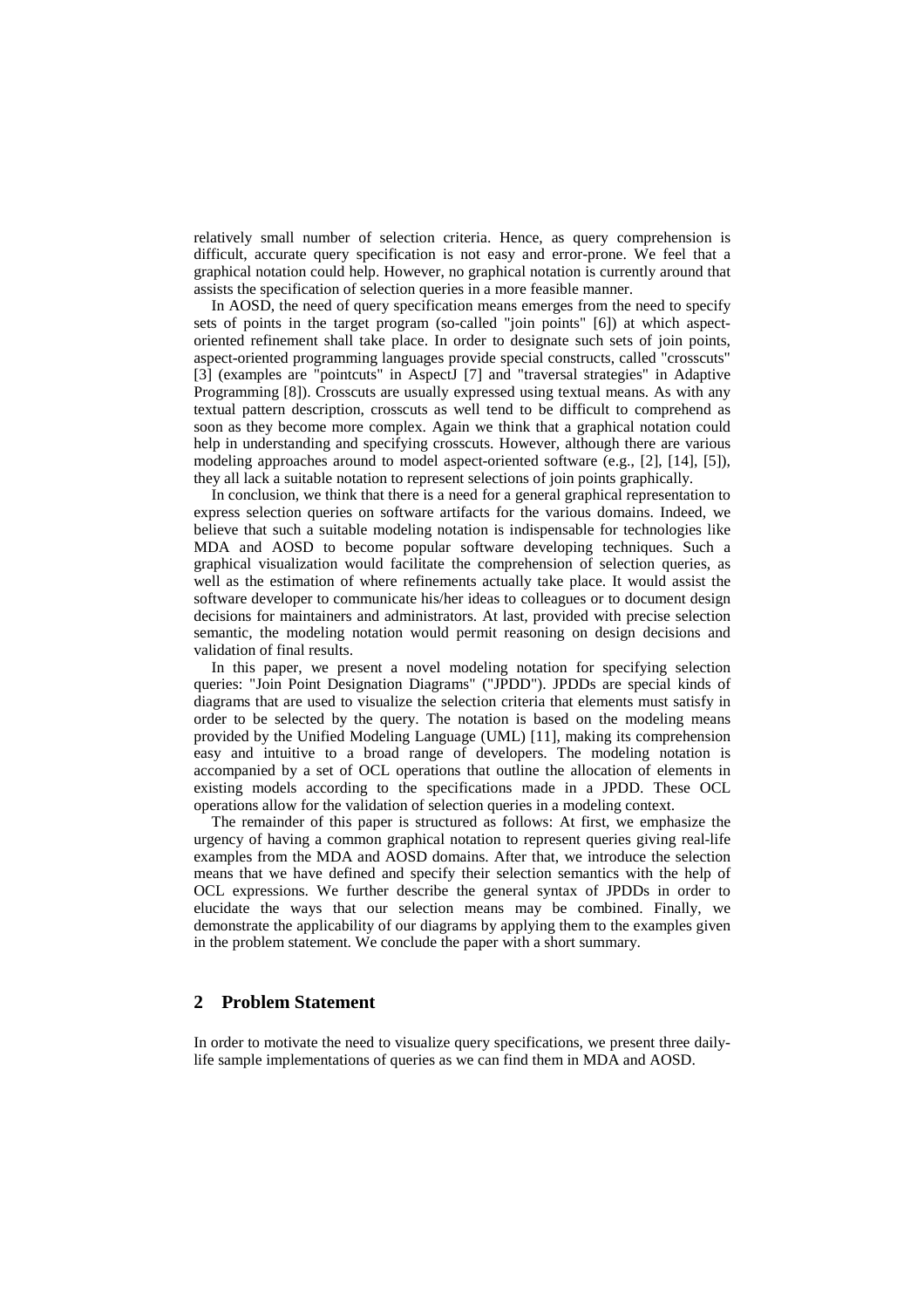#### **2.1 Query Specification in OCL**

The first example shows an (excerpt from an) OCL query statement as it may be used in MDA transformations. The statement selects all classes which are named "cn" and that either have an attribute named "an" or  $-$  in case not  $-$  have an association to some other class named "cn1" which in turn has an attribute named "an". The example is adopted from [12]. There it is used within a transformation that translates classes into tables. Fig. 1 shows a possible application area for such a transformation: Imagine we want to store all instances of "Person" in a database table together with the "Street" the person lives on. In some cases (A), the developers may have decided to implement "Street" as a direct attribute of "Person". In other cases (B), they may have chosen to associate class "Person" with another class "Address" which in turn includes the attribute "Street". The query we specify here covers both solutions.

```
->select(c: Class |
    (c.name='cn' and
      c.allAttributes->exists(att | att.name='an') )
or (c.name='cn' and not
      c.allAttributes->exists(att | att.name='an') and
      c.oppositeAssociationEnds->exists(ae |
        let c1 : Class = ae.participant in
        c1.name='cn1' and
        c1.allAttributes->exists(att | att.name='an') ) ) )
```
The example demonstrates the complexity that the textual notation of OCL imposes on the developer when specifying or comprehending a selection query: He/she needs to be have a profound knowledge on what properties (e.g., name or participant) of what elements (e.g., classes and associations) may be constrained, and how. Further, the precise way to refer to the element's relationships to other model elements must be well understood (e.g., by using the collection operation ->exists on properties like allAttributes or oppositeAssociationEnds). The assignment of variables (e.g., c1) using the let expression and the scoping of variable names by means of brackets is another source of significant complexity. Last but not least, the placement of Boolean operators is crucial to the selection result, and therefore must be carefully investigated.



**Fig. 1.** Application areas for the OCL query

#### **2.2 Query Specification in AspectJ**

The next example shows a "pointcut" as we can find it in AspectJ [7]. AspectJ is a very popular general-purpose aspect-oriented programming language based on Java. Its "pointcut" construct is used to designate a selection of join points. A specialty of AspectJ is to allow aspect-oriented refinements (i.e., crosscutting) based on the runtime context of join points.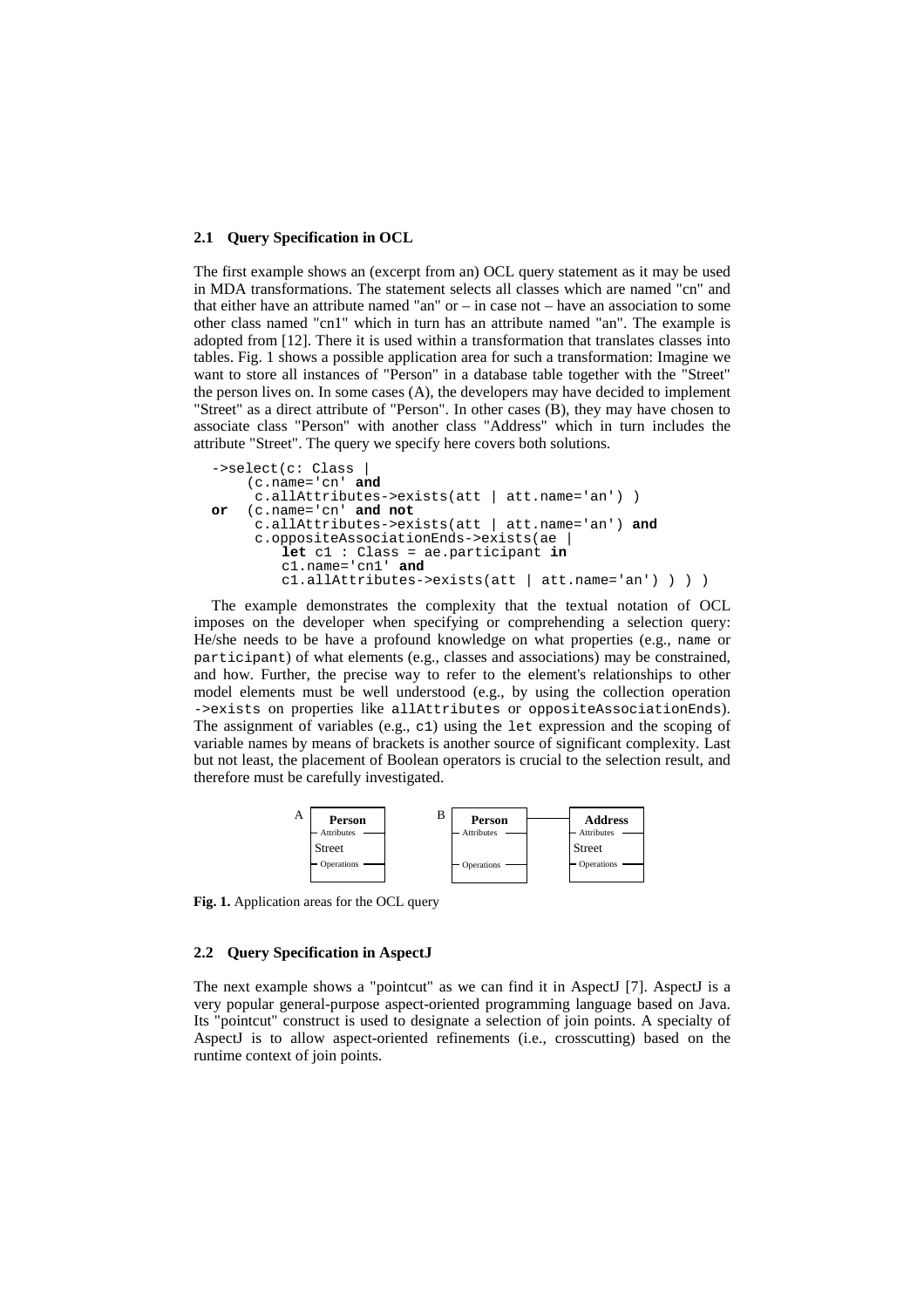

**Fig. 2.** Application area for the AspectJ pointcut

The sample pointcut shown here selects all those messages as join point that invoke (call) method "search" on class<sup>1</sup> "DiseaseRepositoryDBMS" (taking an integer value as parameter and returning an instance of class "DiseaseType") that come to pass within the control flow ( $cf$ low) of any ( $\star$ ) method called from ( $this$ ) class<sup>1</sup> "ServletEngine" on class<sup>1</sup> "ListServlet" (or any of its subclasses<sup>1</sup> (+)), taking any number  $( \cdot, )$  of parameters and returning any or none  $(* )$  return value. The pointcut is adopted from an example in [13] and its main purpose is to reduce loading time of complex data objects ("DiseaseType") when only partial information is needed. Fig. 2 shows a possible scenario for our sample pointcut. In this scenario, class<sup>1</sup> "ServletEngine" invokes method "service" on class<sup>1</sup> "ListDiseaseServlet", which is a subclass of class<sup>1</sup> "ListServlet". After two hops via "DiseaseList" and "ConnPool", the message sequence ends invoking method "search" on class<sup>1</sup> "DiseaseRepositoryDBMS". At this point the selection criteria specified in the pointcut are satisfied and message "search" is added to the list of selected join points.

```
pointcut aspectj pc():
    call(DiseaseType DiseaseRepositoryDBMS.search(int)) &&
    cflow(call(* ListServlet+.*(..)) && this(ServletEngine))
```
This example points out the absolute need of being familiar with keywords (such as call and  $cflow$  and operators (like  $+$ ,  $*$ , and ...) for the comprehension of selection queries. In response to this indispensable prerequisite, we carefully related our explanations in the previous paragraph to the terms and characters used in the pointcut. However, in order to compose a new query, knowing the meaning of keywords and operators is not enough. Developers must be aware of what arguments may be specified within a particular statement (such as call and cflow), and what consequences these have. They need to know, for example, that the selection of calls can be further refined to operations having a particular signature pattern, or being invoked by certain instances (using the this construct). In the end, it requires high analytical skills in order to combine these statements (by means of Boolean operators) in such a way that only those join points are selected that we actually want to crosscut.

#### **2.3 Query Specification in Demeter/C++**

Our last example is from the domain of Adaptive Programming [8]. The goal of Adaptive Programming is to implement behavior in a "structure-shy" way. That means that methods should presume as little as possible about the (class) structure

l

<sup>1</sup> i.e., an instance of that class/those classes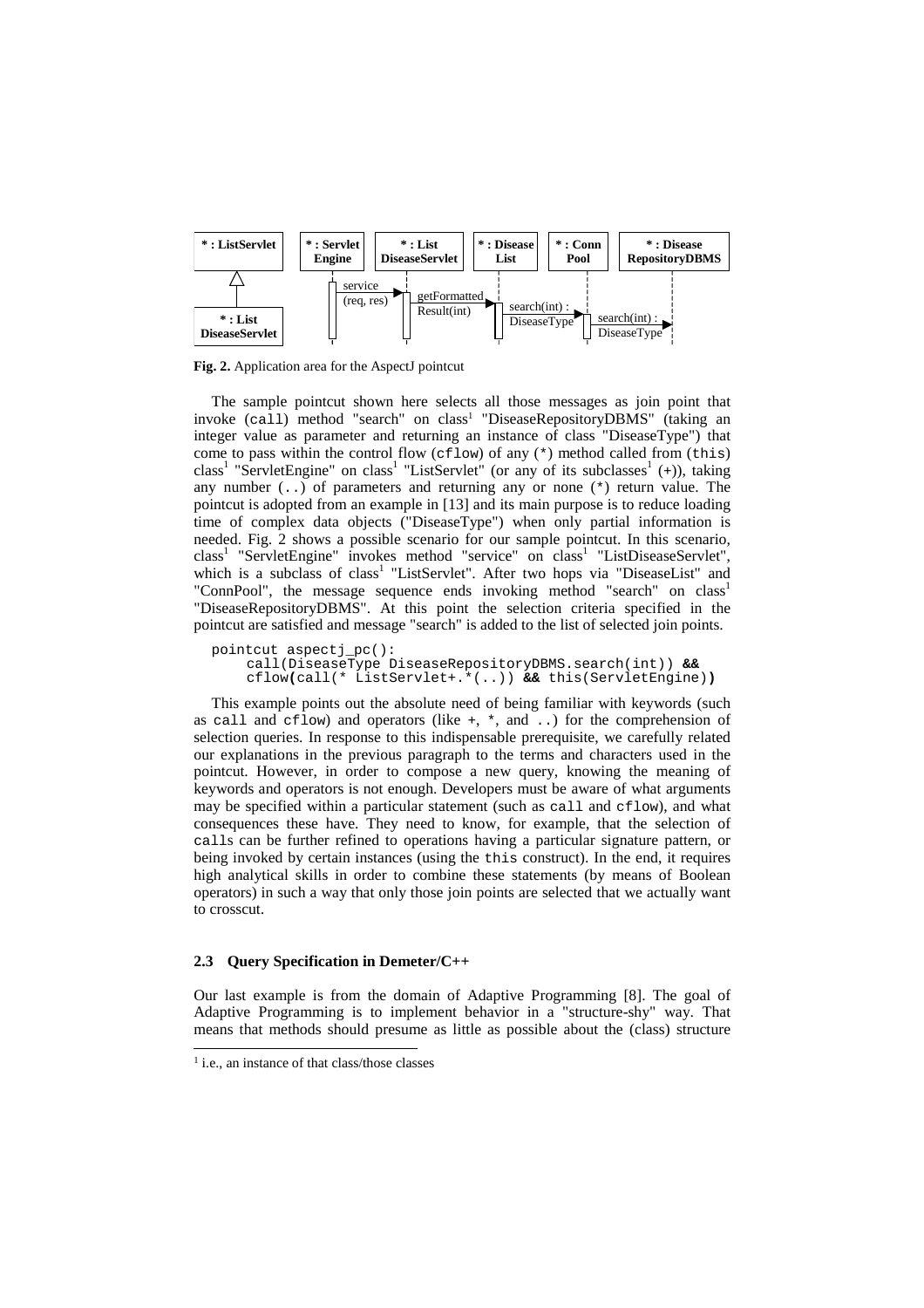they are executed in. For that purpose, Adaptive Programming makes use of special kinds of crosscuts, so-called "traversal strategies".

The following traversal strategy is taken from [8]. It selects a path from class "Conglomerate" to class "Salary" that passes class "Officer", however, that does not include an association (end) of name "subsidiaries". The strategy is part of a method that sums up the salaries of "Officers" in the "Conglomerate". Fig. 3 shows a possible class hierarchy that the method can cope with. The actual summation is accomplished by visitor methods that are appended to the individual classes on the strategy path. Note that according to the traversal strategy, calculation does not consider officers employed by the company's subsidiaries.

```
*from* Conglomerate
    *bypassing* -> *,subsidiaries,*
    *via* Officer
*to* Salary
```
Looking at this example, we are once again faced with new keywords and new operators whose meaning and consequences must be well understood by the developer. A major part of complexity arises from the various kinds of relationships – denoted as construction, alternation, inheritance, and repetition edges – that can be specified in traversal strategies: Developers need to be aware of the distinctive meaning of each of those edge types, and they must remember their precise notation  $(-\infty, \infty, \infty)$ , respectively) in order not to designate the wrong relationship. At last, they have to keep in mind what specific information they may provide with each relationship. For example, restrictions to the relationship labels may only be specified for construction edges.



**Fig. 3.** Application area for the Demeter/C++ traversal strategy

#### **2.4 Preliminary Conclusion**

As a conclusion from the previous investigations, we attest textual notations to leave developers stranded with a heavy load of complexity: Developers are required to have a profound understanding about the usage of keywords and operators in order to specify queries properly. They must know what properties of what elements they may refer to, and how. Finally, they must have high analytical capabilities in order to assess the grouping of selection criteria as well as their semantic interdependencies, so that they can estimate what elements will be actually retrieved.

Opposed to so much complexity, developers urgently call for a graphical notation that help them with the composition and comprehension of selection queries. That notation should give them a visual conception of the selection semantics they are currently specifying using textual keywords. It should facilitate the specification of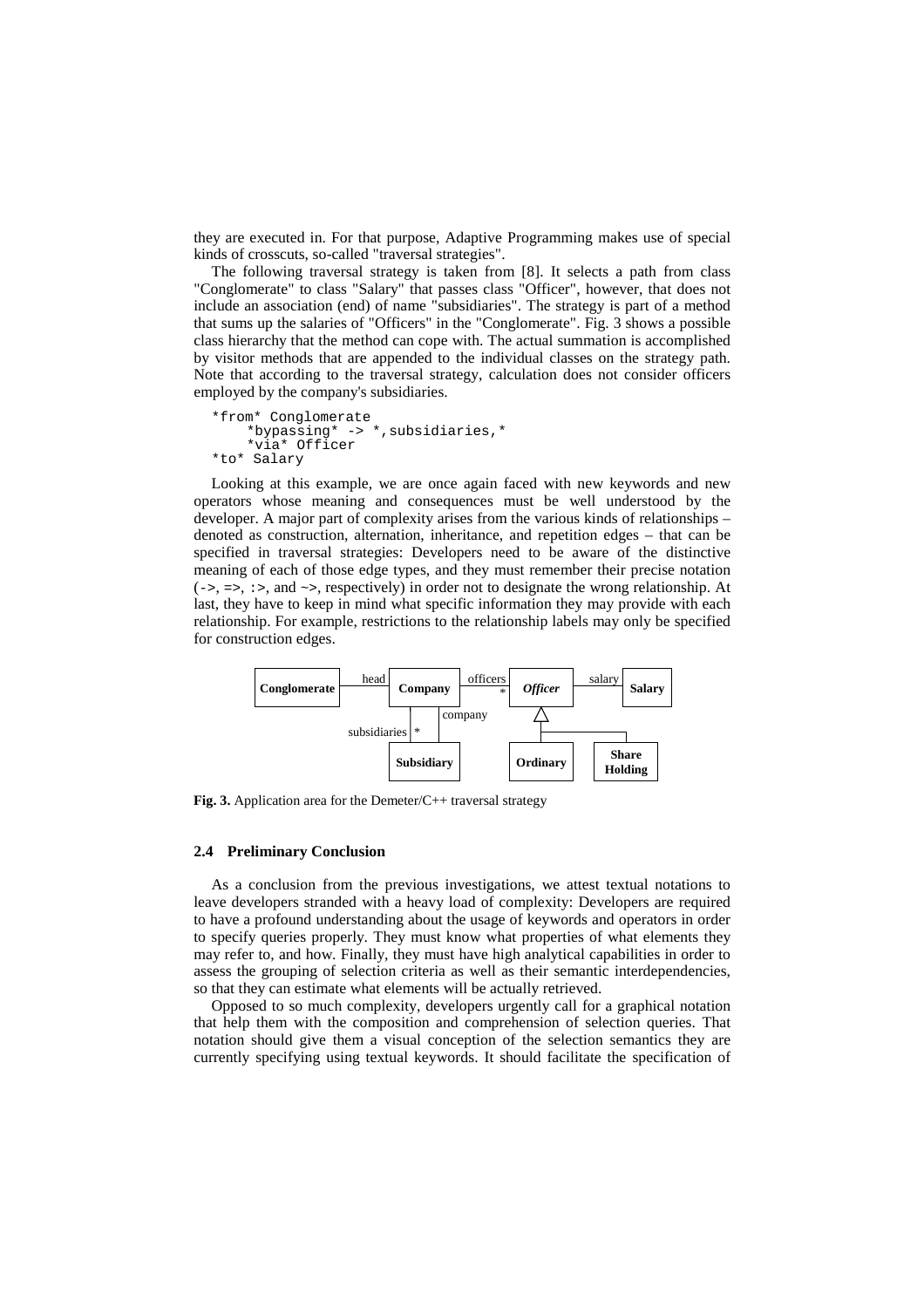selection criteria on elements and their properties. Furthermore, it should depict the grouping of such selection criteria and visualize their interdependencies.

In order to come up with more concrete characteristics that our graphical notation must possess, we revisit the examples of the previous sections and investigate what different kinds of selections we have used: First of all, we may observe that – even though each notation comes with its own, most individual syntax, keywords, and operators – they are all concerned with the selection of (more or less) the same program elements, namely classes and objects, as well as the relationships between them (i.e., association relationships, generalization relationships, and call dependencies). Further, we recognize that selection is almost always based on the element names (only sometimes the elements name does not matter). Apart from that, selection may be based on the element's structural composition; for example, based on the (non-)existence of features in classes or of parameters in a parameter list. The last observation we make is that selection of elements is often based on the general context they reside in; meaning that query specifications abstract from (a set of) direct relationships between elements and merely call for the existence of paths.

Having identified these core objectives of a graphical query language, we now explain how we deal with these issues in our query models.

## **3 Modeling Selection Criteria**

In this section we present the core modeling means we developed for the specification of selection criteria in selection queries. We explain their graphical notation, describe their objectives, and define their selection semantics using OCL meta-operations. Due to space limitations, only important meta-operations are shown.

Before discussing the modeling means in detail, we like to emphasize some general facts: Each model element is selected based on the values of their meta-attributes. In doing so, we extrapolate our observation that selections may be based on the value of the element's meta-attribute "name", and allow selections based on the values of the other meta-attributes, as well. Further, selection may be based on the model element's meta-relationships to other elements. That way we cope with the occasions when elements need to be selected based on their structural composition. Evaluation of meta-attributes and meta-relationships is accomplished by special OCL metaoperations, which we append to various meta-classes in the UML meta-model (see Table 1 for an example). These OCL meta-operations take a selection criterion from a JPDD as argument and compare it with an actual model element in a user model.

Within the meta-operations, name matching is generally accomplished using name patterns. Name patterns may contain wildcards, such as "\*" and "?", in order to allow the selection of groups of elements (of the same type) following similar naming conventions. Within a JPDD, each model element's name is considered to be a name pattern by default. A name pattern may be given an identifier in order to reference the name pattern's occurrences at another place within the JPDD. Graphically, such identifiers are prepended by a question mark and are enclosed by angle brackets. They are placed in front of the name pattern whose occurrences they reference (see "<?C>Con\*" in Fig. 4 for an example). Technically, name patterns which are given an identifier are stored in a special tagged value, named "namePattern". Is such a tagged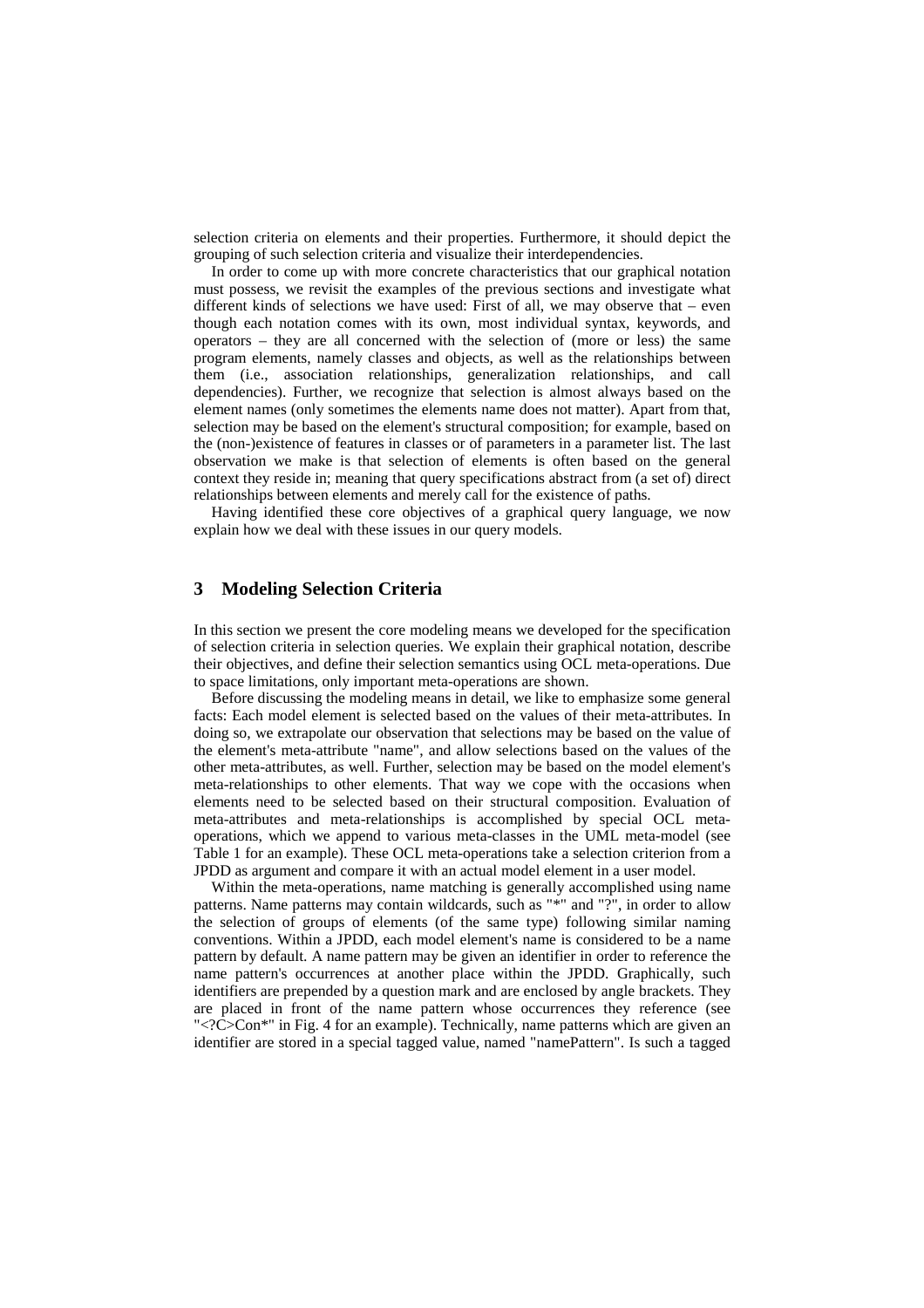value present, the OCL meta-operation evaluates the tagged value for name matching rather than the model element's proper name (see Table 1, block I, for details).

A JPDD must always show all characteristics that are considered relevant for selection. If any meta-attribute is not explicitly set to a value, or if any metarelationship is not explicitly defined to be present, they are regarded irrelevant for selection (like the publicity specification in Fig. 4, for example). In doing so, we allow selections based only on partial information. Special treatment is necessary whenever selection criteria are defined on values of meta-attributes that are mapped to standard representations in diagrams. For example, every class in a UML class diagram is non-abstract by default – unless explicitly stated otherwise. Without additional means, it would not be possible to select classifiers regardless of the value of those meta-properties. To overcome this dilemma, the values of meta-attributes may always be explicitly defined using standard constraint notation (see Fig. 4 for an example).

#### **3.1 Classifier Selection**

To demonstrate the general facts mentioned above, let us have a look at the way that classifier selections may be specified. Fig. 4 depicts the graphical means that we provide for defining selection criteria on classifiers. Table 1 details how such means are evaluated on existing UML models using OCL expressions. As you can see, the OCL meta-operation first evaluates the model element's name (or the tagged value "namePattern", if present). Then, it compares the element's meta-attributes. And finally, it considers the element's meta-relationships to other model elements.

When specifying selection criteria on classifiers, special regards must be given to the features they must or must not possess. As illustrated in Fig. 4 (see attribute "att1"), we can use the Boolean operator "{not}" in order to require the non-existence of a particular element for selection. Technically, the matching result is inverted by the OCL meta-operation in that case (see [16] for further details).

Further, you can choose the multiplicity of attributes to indicate exact upper and/or lower limits or to designate upper and/or lower bounds which the multiplicity of an attribute must not exceed or underrun (respectively). The lower multiplicity limit of

**Table 1.** OCL meta-operation for matching classifiers

| context Classifier::                                                     |
|--------------------------------------------------------------------------|
| matchesClassifier(C : Classifier) : Boolean                              |
| -- block I. evaluate name pattern<br>$post: result =$                    |
| if C.taggedValue->exists(tv   tv.type.name = 'namePattern') then         |
| self.matchesNamePattern(C.taggedValue->select(tv                         |
| $tv.type.name = 'namePattern'.dataValue > asSequence() > at(1))$         |
| else                                                                     |
| self. <i>matchesNamePattern</i> (C.name)                                 |
| -- block II. evaluate meta-attributes<br>endif                           |
| and (self.isRoot = $C.isRoot$ or $C.isRoot = ")$                         |
| and (self.is Leaf = $C$ .is Leaf or $C$ .is Leaf = ")                    |
| and (self.isAbstract = $C.isAbstract$ or $C.isAbstract$ = ")             |
| -- block III. evaluate meta-relationships                                |
| and (C.allAttributes->forAll(ATT   self.possessesMatchingAttribute(ATT)) |
| or C.allAttributes- $\text{size}() = 0$                                  |
| and (C.allOperations->forAll(OP   self.possessesMatchingOperation(OP))   |
| or C.allOperations- $\text{size}() = 0$                                  |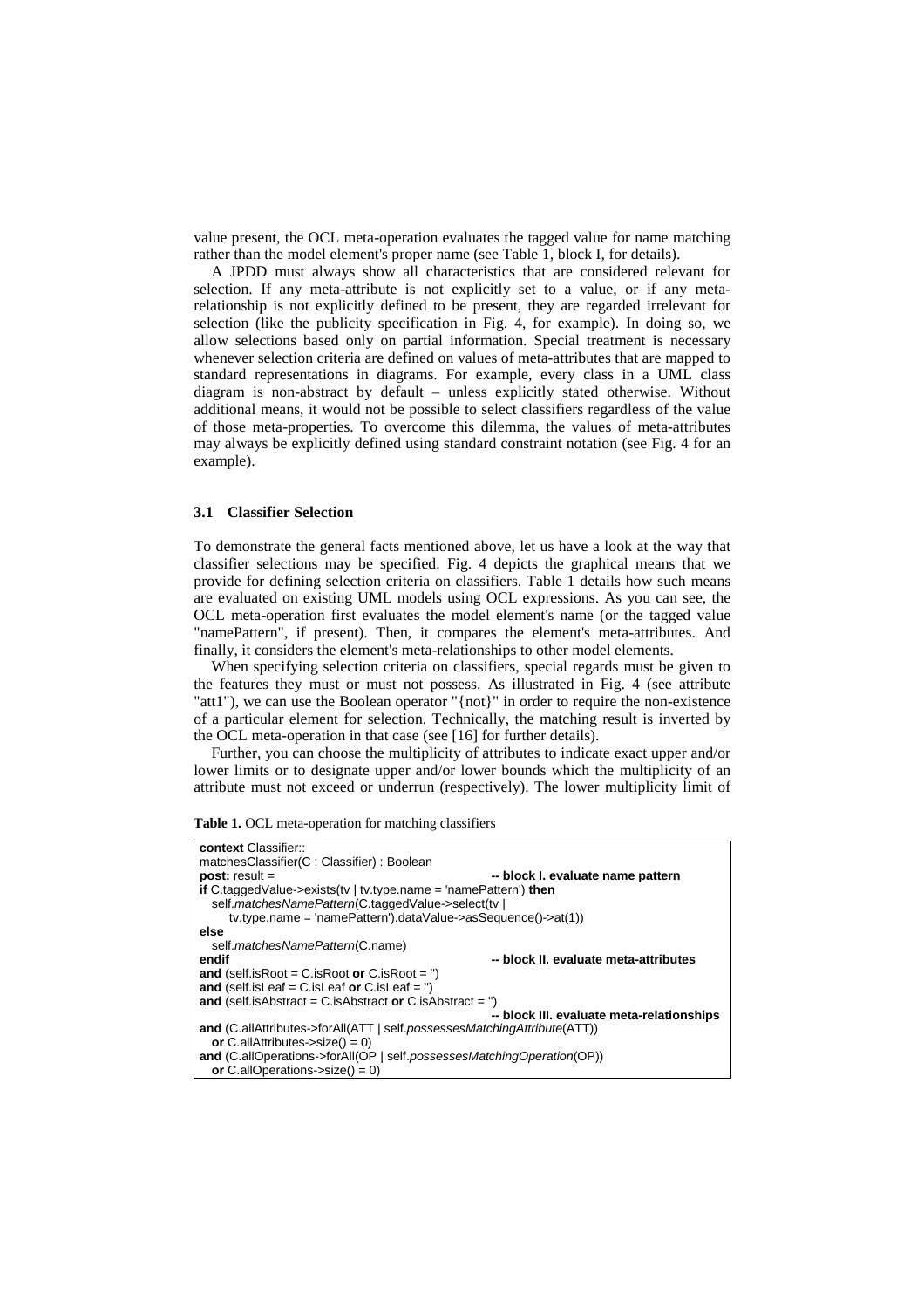

**Fig. 4.** Classifier selection

"att2" in Fig. 4, for example, is an exact lower limit (indicated by "!"). Attributes are only selected, if their lower limit equates "2". The upper multiplicity limit of "att2" in Fig. 4 denotes an upper bound. Attributes are selected if their upper multiplicity limit does not exceed "100" (see Fig. 4, right part, for examples). Technically, fix upper and lower limits are indicated by special stereotypes: Attributes of stereotype "fixed-LowerLimit" determine a fixed lower limit. Attributes of stereotype "fixedUpper-Limit" determine a fixed upper limit (see [16] for further details). Graphically, attributes of both stereotypes are indicated by appending an "!" to the respective multiplicity limit (see Fig. 4 for example).

Finally, operations are specified using signature patterns, which may contain wildcard ".." in order to abstract from an arbitrary number of parameters in the operation's parameter list (see Fig. 4 for an example). Matching is accomplished by comparing the overall order of the parameters in the operation's parameter list, as well as their particular order at the beginning and the end of the parameter list (see [16] for further details on the OCL matching expressions).

### **3.2 Relationship Selection**

As pointed out in section 2, the presence of relationships and in particular the existence of paths between elements plays an important role in selection queries. In the following we present the graphical means we provide to deal with both association, generalization, and specialization relationships and paths, respectively.

**Association Selection.** Fig. 5 depicts the graphical means we provide for specifying selections based on association relationships. Table 2 details how such means may be evaluated on existing UML models using OCL expressions. Note that, similar to features, we may restrict the multiplicity of association ends and/or require an association (end) *not* to be present (see Fig. 5, center part, for an example). Special regards must be given to "indirect" associations, or association paths. Graphically,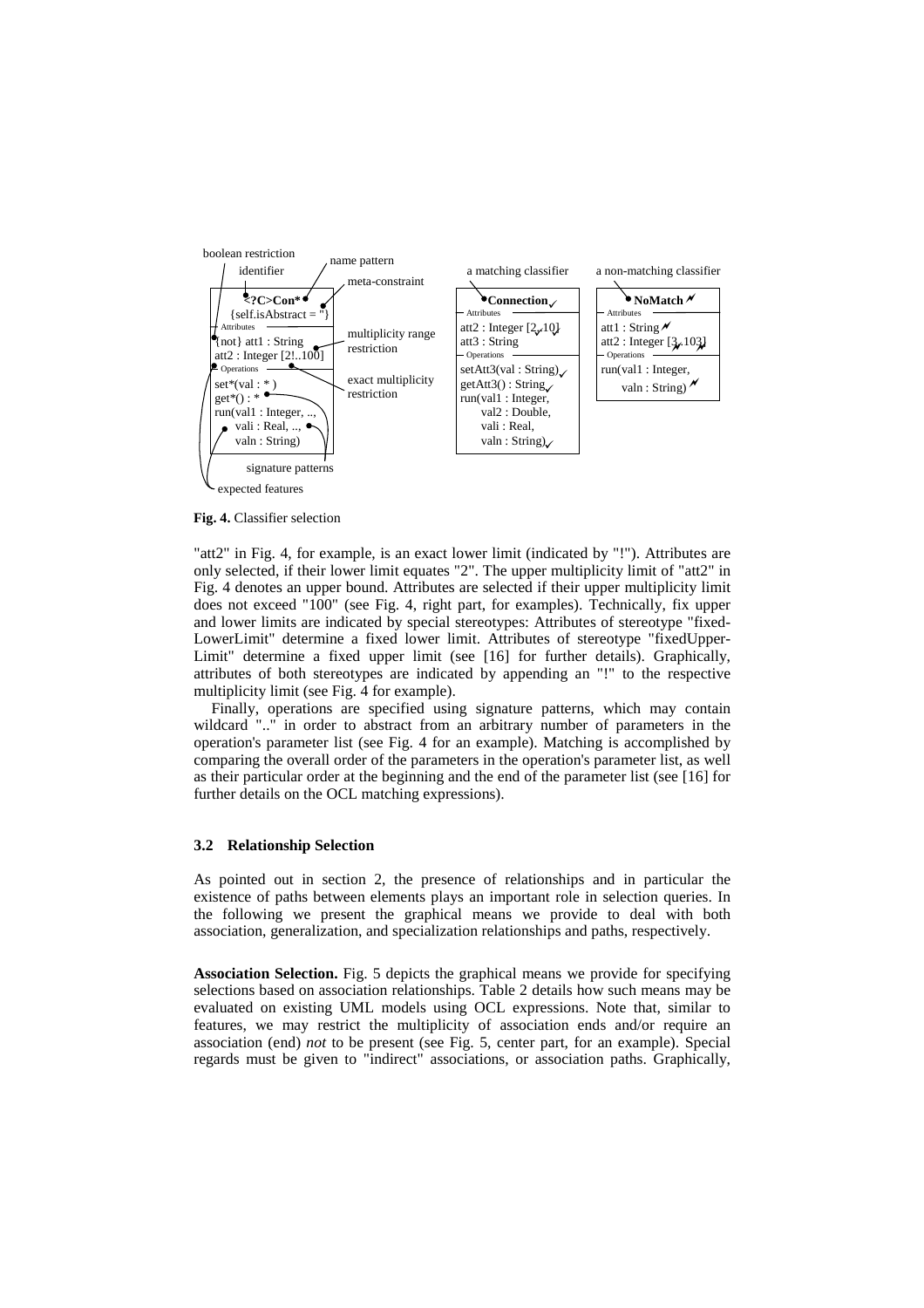indirect associations are depicted as double-crossed lines. Fig. 5, left part, for example, signifies that there must be an association path from class "C" to class "AC". Technically, indirect associations are indicated using a special stereotype "indirect" (see Table 2 for details).



**Fig. 5.** Association selection

Matching of paths essentially means comparing the ends of the path in a UML model with the ends of the indirect association in the JPDD. Table 2 details how this is accomplished using OCL expressions: Operation "indirectNeighbors" returns all navigable association ends of a given association. Operation "allIndirectNeighbors" returns all navigable association ends that are reachable via a given association. Operation "possessesMatchingAssociation" then makes use of this operation to evaluate whether one of such association ends matches the opposite association end of the indirect association (see block I).

**Table 2.** OCL meta-operation for matching association relationships

| context Classifier::                                                     |
|--------------------------------------------------------------------------|
| possessesMatchingAssociation(a: Association, c: Classifier): Boolean     |
| -- block I. evaluate indirect neighbors<br>$post: result =$              |
| if a.stereotype- $\geq$ exists(st   st.name= $\subseteq$ indirect') then |
| self.associations->exists(A   A.matchesAssociation(a) and                |
| a.allConnections- $\ge$ select(ae   ae.participant = c)- $\ge$ forAll(ae |
| A.allConnections- $\gt$ select(AE   AE.participant = self)               |
| ->exists(AE   AE.matchesAssociationEnd(ae) and                           |
| a.allConnections->select(ae   ae.participant <> c)                       |
| ->forAll(ae2   self.allIndirectNeighbors(A)                              |
| ->exists(AE2   AE2.matchesAssociationEnd(ae2))))))                       |
| else<br>-- block II. evaluate direct neighbors                           |
| self.associations->exists(A   A.matchesAssociation(a) and                |
| a.allConnections->forAll(ae   A.allConnections                           |
| ->exists(AE   AE.matchesAssociationEnd(ae))))                            |
| endif                                                                    |
| context Classifier::                                                     |
| allIndirectNeighbors(a: Association): Set(AssociationEnd)                |
| <b>post:</b> result = self. <i>indirectNeighbors(a)-&gt;union(</i>       |
| self.indirectNeighbors(a)                                                |
| ->collect( $AE$   AE.participant.allAssociations->reject( $A$   A = a)   |
| ->collect(A   AE.participant.allIndirectNeighbors(A))))->asSet()         |
| context Classifier::                                                     |
| indirectNeighbors(a: Association): Set(AssociationEnd)                   |
| <b>post:</b> result = self.allOppositeAssociationEnds                    |
| ->select( $AE$   AE association = a and $AE$ is Navigable)               |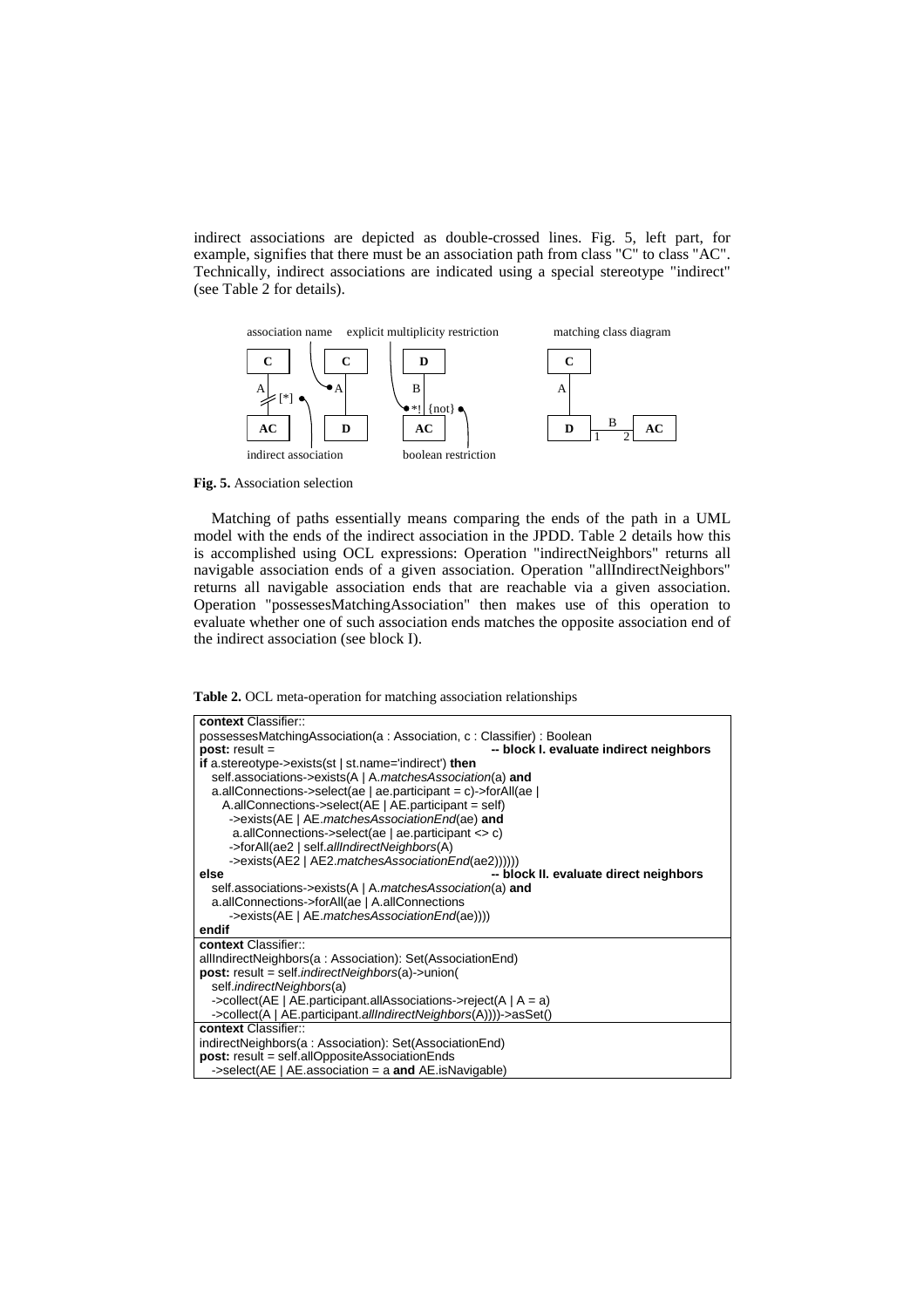**Generalization and Specialization Selection.** Fig. 6 depicts the graphical means we provide for defining selection criteria on generalization and specialization relationships. Table 3 details how such means may be evaluated on existing UML models using OCL expressions. Note that, as with association relationships, we may specify a generalization/specialization relationships *not* to be present (see Fig. 6, center part, for an example).



**Fig. 6.** Generalization selection

Special regards must be given to "indirect" generalization and specialization relationships, or inheritance paths (see Fig. 6). Graphically, indirect generalizations and specializations are depicted as double-crossed lines. According to the specification made in Fig. 6, left part, for example, class "C" must have class "A" among its ancestors in order to be selected, and class "A" must have class "C" among its descendants. Technically, inheritance paths are represented as special stereotype "indirect" of the generalization relationship. Table 3 exemplifies how inheritance path matching is accomplished in UML models in case of an generalization relationship (see block I).

**Table 3.** OCL meta-operation for matching generalization relationships

```
context Classifier::
possessesMatchingParent(g : Generalization) : Boolean<br>post: result = -
                                                  - block I. evaluate indirect parents
if g.stereotype->exists(st | st.name='indirect') then
 self.generalization->exists(G | G.matchesGeneralization(g) and
  G.parent->union(G.parent.allParents)->exists(C |
     C.matchesClassifier(g.parent) and
     C.matchesRelationships(g.parent)))
else -- block II. evaluate direct parents
  self.generalization->exists(G | G.matchesGeneralization(g) and
     G.parent.matchesClassifier(g.parent) and
     G.parent.matchesRelationships(g.parent))
endif
```
#### **3.3 Message Selection**

As demonstrated in section 2, selections are not confined to the structural properties of software artifacts, but may be based on their behavior, as well. In the following, we describe the graphical means we provide to specify such selections. In doing so, we concentrate on the symbols used in UML sequence diagrams (i.e., messages).

Messages are selected based on the actions they are associated with. Signature patterns may be used to restrict such actions (see Fig. 7, left part, for example).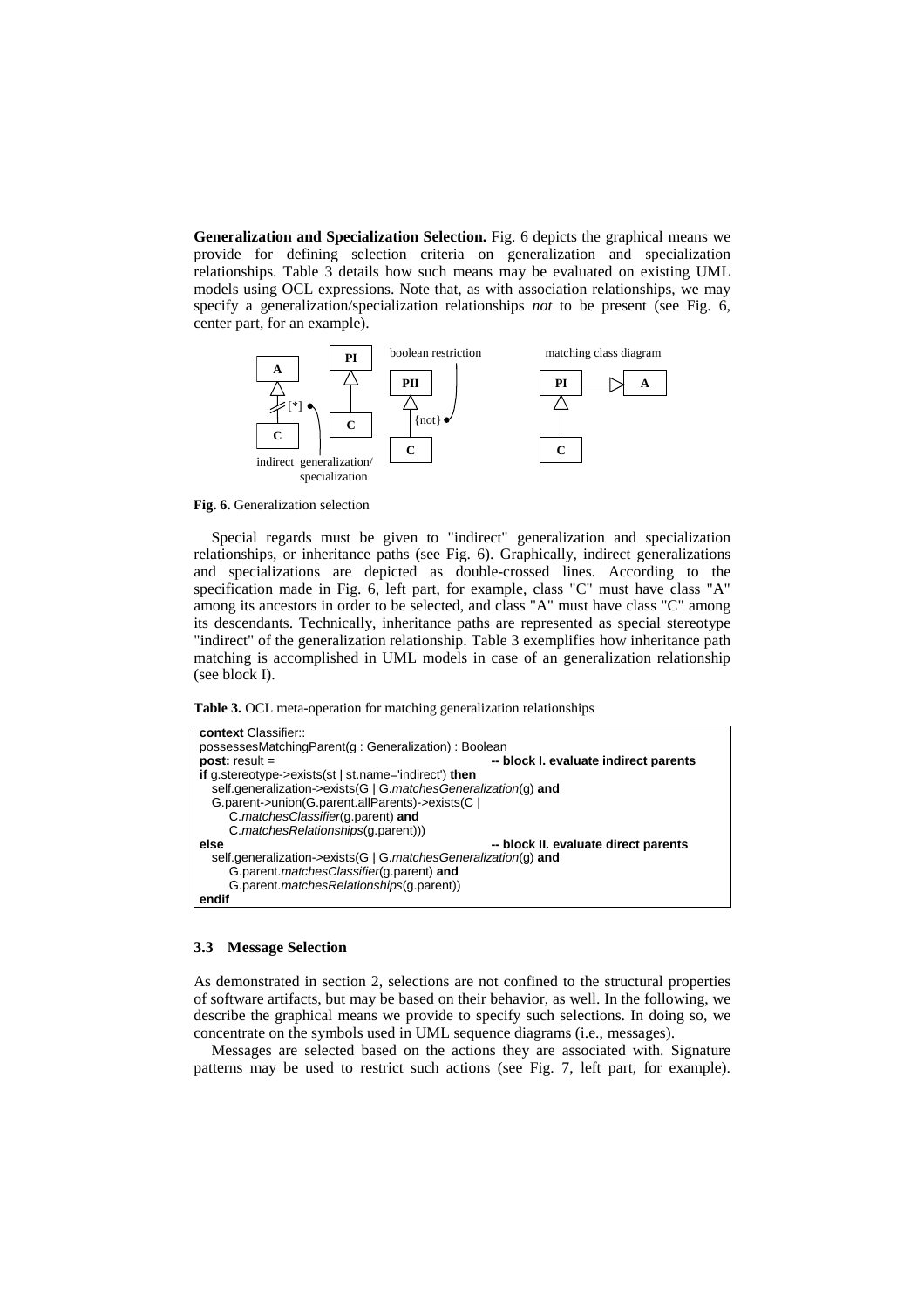

**Fig. 7.** Message selection

Besides that, messages may be selected based on the control flow they occur in or which they invoke. Such control flow is sketched using predecessor and successor messages, respectively: All messages complying to message "?msg1" in Fig. 7, center part, for example, must occur in the control flow of message "op1". All messages selected by message "?msg2" in Fig. 7, left part, must invoke some message "op2". Special regards must be given to "indirect" messages, which may be used to indicate an arbitrary control flow. Graphically, indirect messages are depicted as doublecrossed arrows (see Fig. 7, center part, for example). Technically, they are represented as messages of the special stereotype "indirect". Last but not least, it is important to note that messages are selected based on the base classifiers of their sender and receiver roles (rather than on the roles themselves). This is accomplished deeming that selections should execute on the full specification of classifiers rather than on restricted projections. The same is valid for the associations used for transmitting the messages. See [16] for the precise OCL code used for message matching.

### **4 A Technical Perspective**

Having specified the graphical notation and their semantics in the previous section, we now want to describe briefly how those means are integrated into the UML. Fig. 8 depicts the general syntax of a JPDD: It consists of at least one selection criterion, some of which delineate selection parameters. A JPDD represents a selection criterion itself, and thus may be contained in another JPDD (e.g., for reuse of criteria specifications). Fig. 8 illustrates how we can map the syntax of JPDDs to the general syntax of UML namespace templates: In terms of the UML meta-model, a JPDD represents a (special stereotype of a) namespace which may contain several model elements, each representing a selection criterion. The namespace is provided with a set of template parameters that indicates the model elements to be returned by the query. We do not further restrict the particular kind of namespace that a JPDD may reify since different application domains may have different demands. Therefore, JPDDs may be specified as classifier templates, collaboration templates, or package templates, etc. – whatever suits the needs of the particular query specification best.

It is important to note that JPDDs do not quite comply with the semantic of conventional UML templates. In fact, the meaning of JPDDs is rather "inverse" to that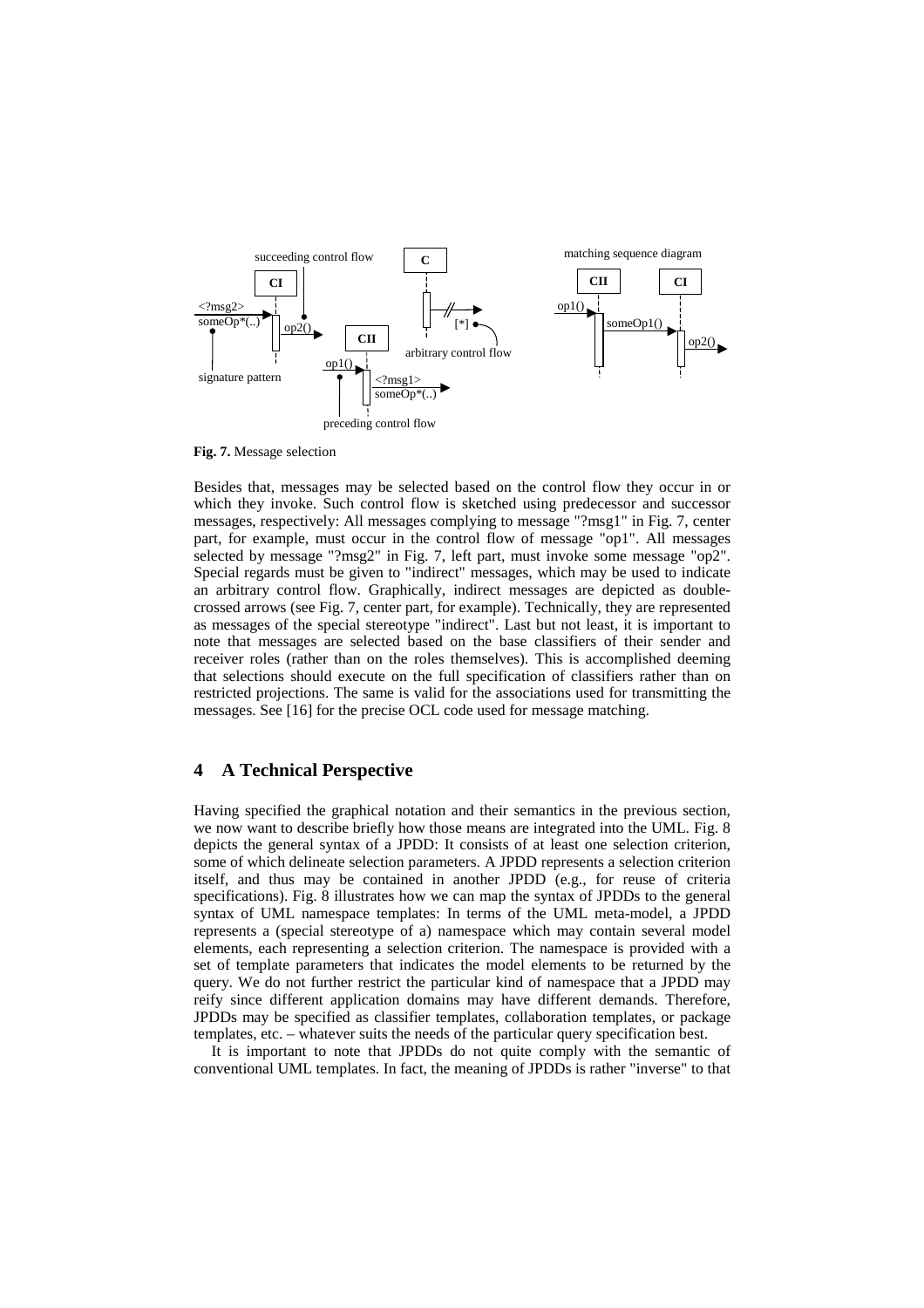

**Fig. 8.** Abstract syntax of JPDDs, and its mapping to UML's meta-classes

of conventional UML templates: While conventional UML templates are generally used to instantiate multiple model elements from one common mould (or a "generation pattern"), JPDDs are used to identify all model elements that share one common shape (a "selection pattern"). Correspondingly, template parameters of JPDDs are meant to return actual arguments rather than being bound to actual arguments. To indicate this important difference in meaning visually, we place template parameter boxes to the bottom right corner of JPDDs (rather than to their conventional position at the top right corner of the template). In the following section we give examples of what a fully specified JPDD looks like.

## **5 Application to Software Development Techniques**

In this section we demonstrate how our notation may be put to use in actual software development techniques, namely in MDA and AOSD. To do so, we revisit the examples given in section 2 and show how these sample query specifications can be represented using JPDDs. We demonstrate the benefits that our modeling notation yields to the comprehension of query specifications and compare it to other possible approaches to visualize selection queries.

### **5.1 Model-Driven Architecture**

It has been already mentioned that the need to specify model queries in the field of MDA is manifested in OMG's "MOF 2.0 QVT" RFP. While most submissions to the RFP are content with proposing textual notations (in particular OCL) to specify model queries, only one [12] comes up with a graphical representation. In the following we compare that graphical notation with the one presented here. To do so, we make use of the OCL selection statement described in section 2.1.

Let us first have a look at the JPDD (see Fig. 9, left part). The JPDD depicts three classes (together with their features) and one relationship. The elements are grouped into two alternative selection patterns, which are interconnected by a Boolean "{or}".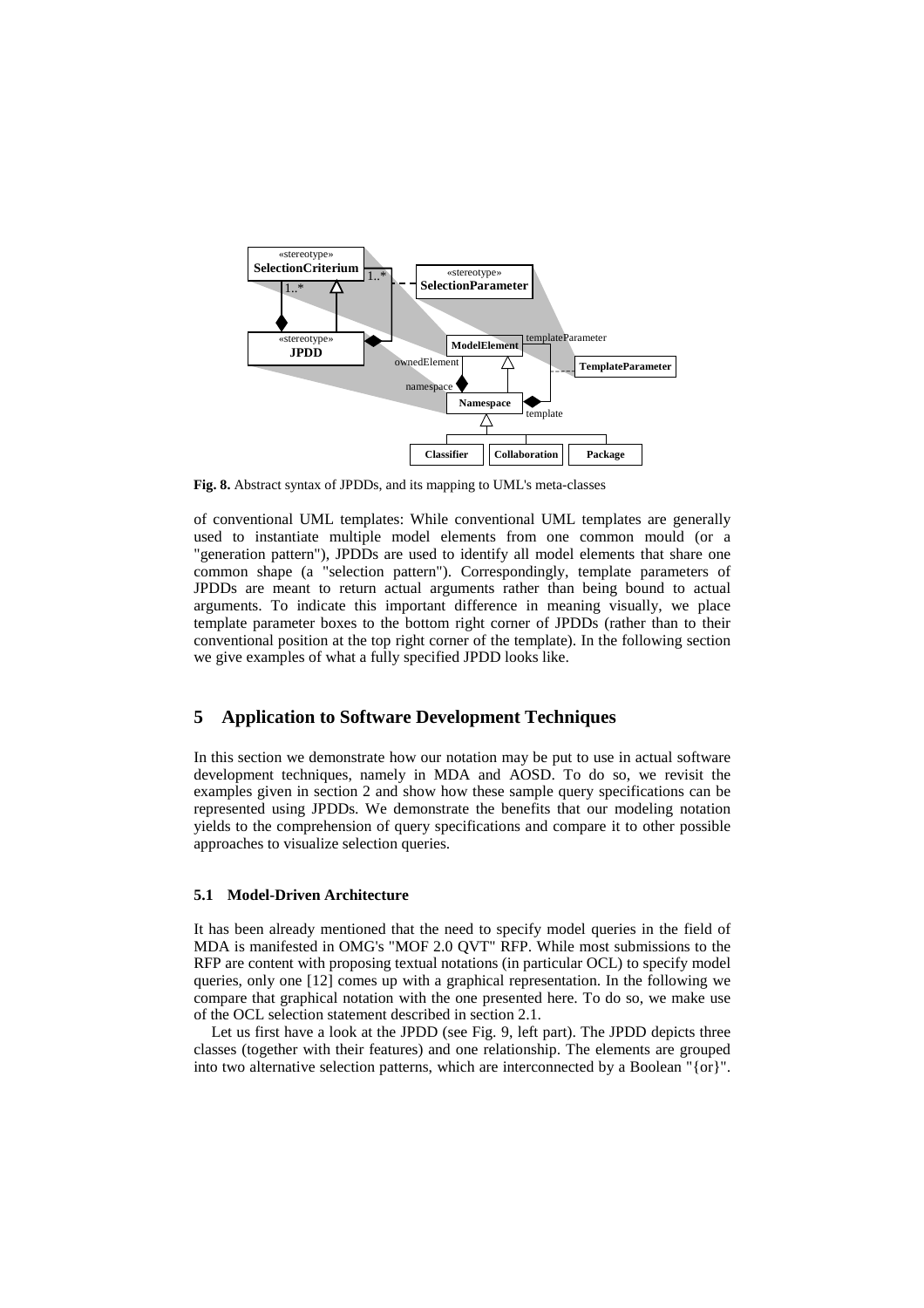Attribute "?att" in the upper class of the right selection pattern is annotated with a Boolean "{not}", stating that no matching attribute must be present in the respective classifier for the selection to succeed. Class names and attributes names are specified using name patterns ("cn", "cn1", and "an"), which are given identifiers ("?c", "?c1", and "?att"). Two of those identifiers ("?c" and "?att") reappear in the template parameter box of the query, meaning that the selection is supposed to return all class/attribute-pairs that satisfy the specified selection criteria in the JPDD.

Fig. 9, right part, shows a graphical representation of the same query using the notation presented in [12]. The approach aims to define general meta-model mappings in MDA. Therefore, queries are defined in terms of meta-model entities and metamodel properties rather than in terms of user model entities and user model properties (as in our approach). In consequence, the approach can be considered to be in parts more general than ours: Its notation allows the specification of model queries for any (MOF) meta-model and is not confined to the UML meta-model. However, we think that the gain of higher generality is at cost of lower feasibility and readability: Users have to learn and understand the meta-models they are (unawarely) working with before they can write their model queries. Further, the need to express selection criteria in terms of meta-model entities may often lead to unnecessary and distracting noise in selection diagrams. For example, in order to define a simple association between two classes, we need to draw three meta-model entities (see Fig. 9, right part). Apart from such pragmatic problems, the approach does not provide for the selection based on indirect relationships and/or name/signature patterns.

#### **5.2 Aspect-Oriented Software Development**

In AOSD, a major design issue is where and when to apply crosscutting enhancements implemented by aspects. Aspect-oriented programming techniques provide various textual means to define the conditions under which crosscutting has to take place. Even though various aspect-oriented modeling approaches are around [2] [14] [5], none of them presents a solution to represent such conditions graphically. By means of JPDDs, we now have a graphical notation at hand to visualize the criteria under which a join point is to be enhanced by an aspect. To demonstrate this,



**Fig. 9.** Representation of the OCL query (from section 2.1). *Left part*: Using a JPDD. *Right part*: Using the notation presented in [12]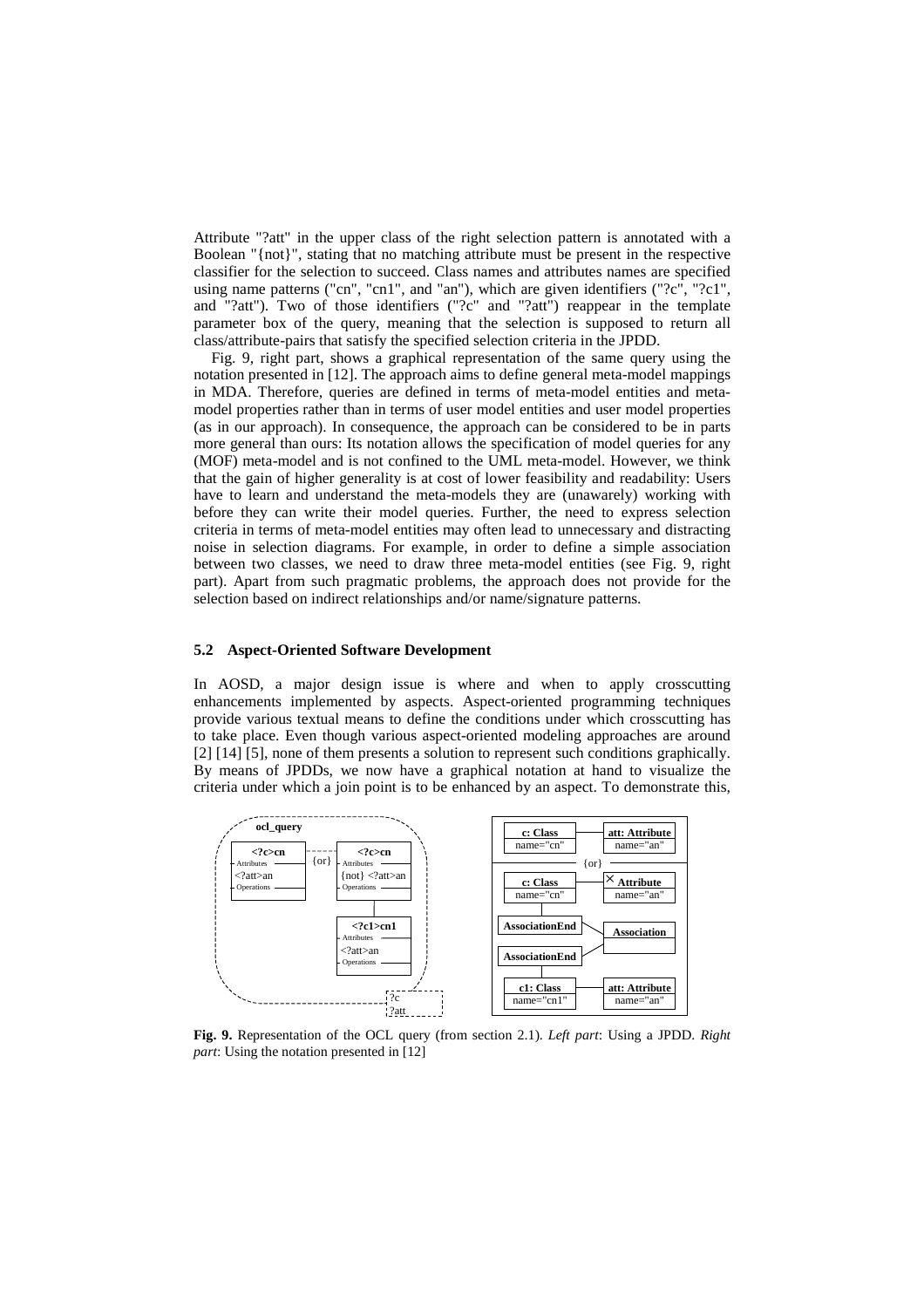we exemplify in the following how JPDDs may be used to represent pointcuts in AspectJ. We are using the example given in section 2.2<sup>2</sup>:



**Fig. 10.** Representation of the AspectJ query (from section 2.2) using a JPDD

To visualize the pointcut, we draw a JPDD consisting of two parts (see Fig. 10), one specifying the behavioral selection criteria (right part) and one specifying the structural constraints (left part). The parts are linked to each other via identifier "?s". According to the structural constraints, "?s" refers to all children of "ListServlet". In the behavioral part, "?s" is then used to portray a control flow from a "ServletEngine" to one of its children. That control flow must go on, passing any arbitrary number of messages, until an invocation of operation "search" on a "DiseaseRepositoryDBMS" (taking any integer value as parameter and returning a "DiseaseType") is reached. This is the point that the AspectJ pointcut is supposed to retrieve. Therefore, it is given an identifier "?jp", and is placed in the JPDD's template parameter box.

# **6 Summary and Future Work**

-

In this paper, we presented a graphical notation to define query models. The specification of queries is a new emerging design issue. Queries lie at the heart of novel techniques such as MDA or AOSD. Despite that fact, though, no suitable graphical notation is around to our knowledge that supports the definition of selection queries. An appropriate query modeling language is considered indispensable, though, for techniques like MDA and AOSD to allow them to become widespread. Software developers demand programming language-independent modeling facilities that ease their comprehension on where (MDA- and AO-) refinements actually take place.

In this paper, we have identified frequent selection criteria in query specifications on software artifacts. We presented a comprehensive set of easy to use, yet powerful modeling means to specify such selection criteria in selection queries. We supplemented them with precise OCL semantics that can be executed on existing UML models in order to allocate model elements meeting such criteria. At last, we proved the applicability of our notations with different programming languages using daily-life examples as we can find them in MDA and AOSD.

To the best of our knowledge, our modeling notation is the first approach that provides an essential set of modeling means for the explicit design of queries based

<sup>&</sup>lt;sup>2</sup> A visualization of the Demeter/C++ traversal strategy presented in section 2.3 is omitted here due to space limitations. Please refer to [15] for a graphical representation.